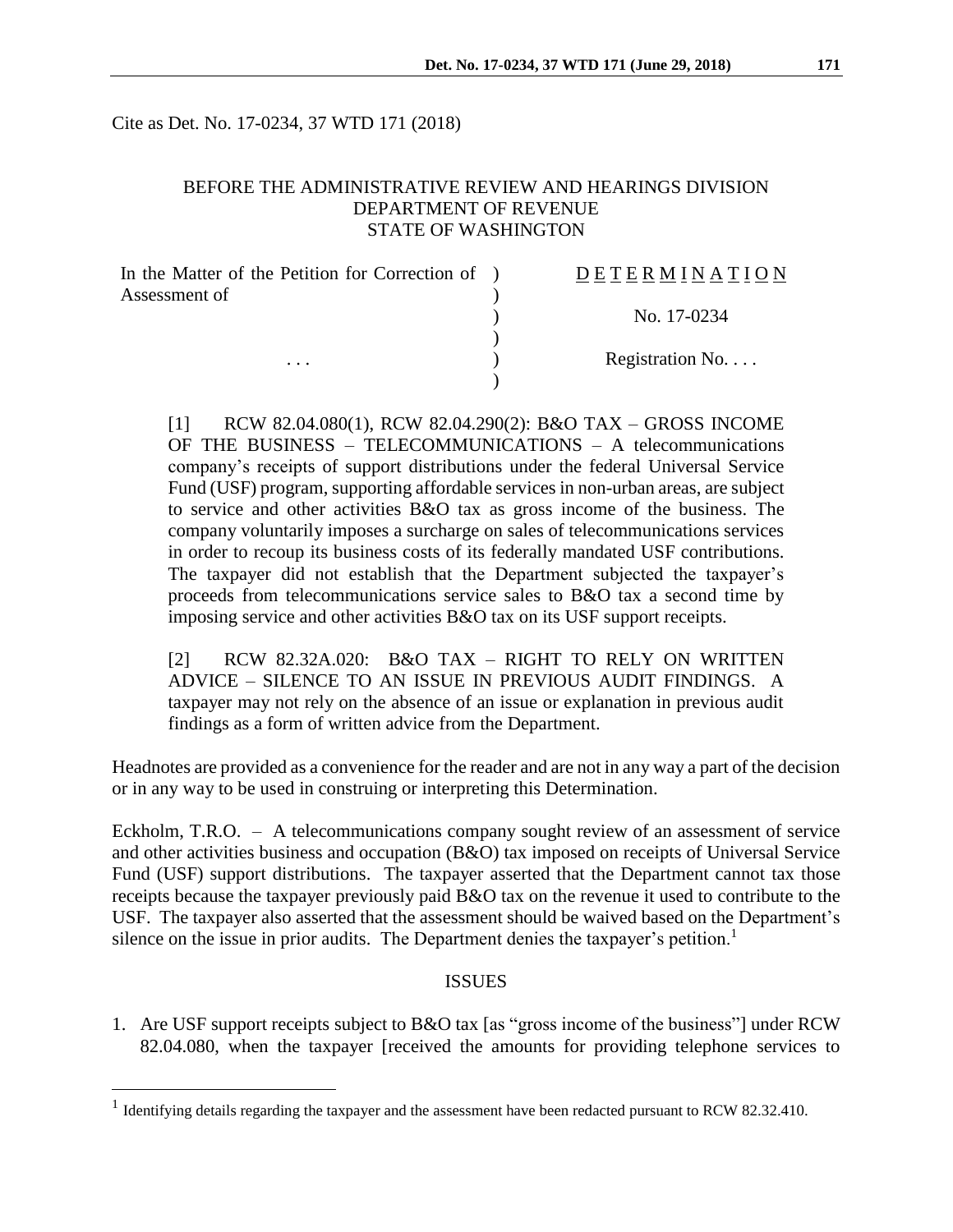customers in areas where the cost of providing the services is more expensive than the national average, but the taxpayer] previously paid B&O tax on the revenues it used to contribute to the USF?

2. Does the taxpayer have the right to have its tax deficiency assessment, and related interest and penalties, canceled under RCW 82.32A.020, based on the Department's failure to notify the taxpayer of its incorrect reporting during prior audits?

# FINDINGS OF FACT

. . . (the taxpayer) is a telecommunications company that is headquartered [out-of-state]. The taxpayer's business activities in Washington included retail and wholesale sales of wireless telephone services and equipment, and providing various related services such as internet access. In addition, the taxpayer maintained retail stores or kiosks, technical and support offices, and cell and switch sites at numerous locations within Washington.

The Department's Audit Division audited the taxpayer's records for excise tax purposes for the period January 1, 2008, through December 31, 2011 (audit period). As a result of the audit, the Department issued an assessment against the taxpayer in the total amount of  $\$\dots$ <sup>2</sup> The only portion of the assessment at issue in this review is service and other activities B&O tax of \$..., imposed on unreported receipts of "USF High-Cost Program" support distributions. The Department previously audited the taxpayer in 2007 and 2010. The audit reports in those prior audits do not include any reference to the taxpayer's receipt of "USF High-Cost Program" support distributions or discussion of taxation of USF support receipts, and the taxpayer was not assessed tax on USF support receipts.<sup>3</sup>

## USF and High-Cost Program framework.

 $\overline{a}$ 

The Federal Communications Commission (FCC) created the USF to meet a Congressional universal service mandate, originally promulgated in the Communications Act of 1934, that all Americans should have access to telecommunications services at reasonable rates. *See* 47 U.S.C. § 151 (universal service mandate codified as amended).<sup>4</sup> All telecommunications carriers that provide interstate telecommunications services are required to contribute to the USF. 47 U.S.C. § 254(d); *see also* 47 C.F.R. § 54.706(a). Every entity required to contribute to the USF contributes on the basis of its projected collected interstate and international end-user telecommunications revenues, subject to annual reconciliation.  $47$  C.F.R. §  $54.706(b)$ .<sup>5</sup>

<sup>&</sup>lt;sup>2</sup> Document No. . . . , issued on July 27, 2016, included assessment of retail sales tax of \$ . . . , retailing business and occupation (B&O) tax of  $\$\ldots$ , wholesaling B&O tax of  $\$\ldots$ , service and other activities B&O tax of  $\$\ldots$ , use tax and/or deferred sales tax of  $\$\dots$ , and interest of  $\$\dots$ , for a total amount of  $\$\dots$ .

<sup>3</sup> *See* Audit No. . . . , Auditor's Detail of Differences and Instructions to Taxpayer, and Document No. . . . , dated July 17, 2007; Audit No. . . . , Auditor's Detail of Differences and Instructions to Taxpayer, and Document No. . . . , dated September 28, 2010.

<sup>4</sup> *See* https://www.fcc.gov/general/universal-service (last visited August 21, 2017).

<sup>5</sup> *See* http://www.usac.org/cont/payers/annual-true-up.aspx (last visited September 8, 2017).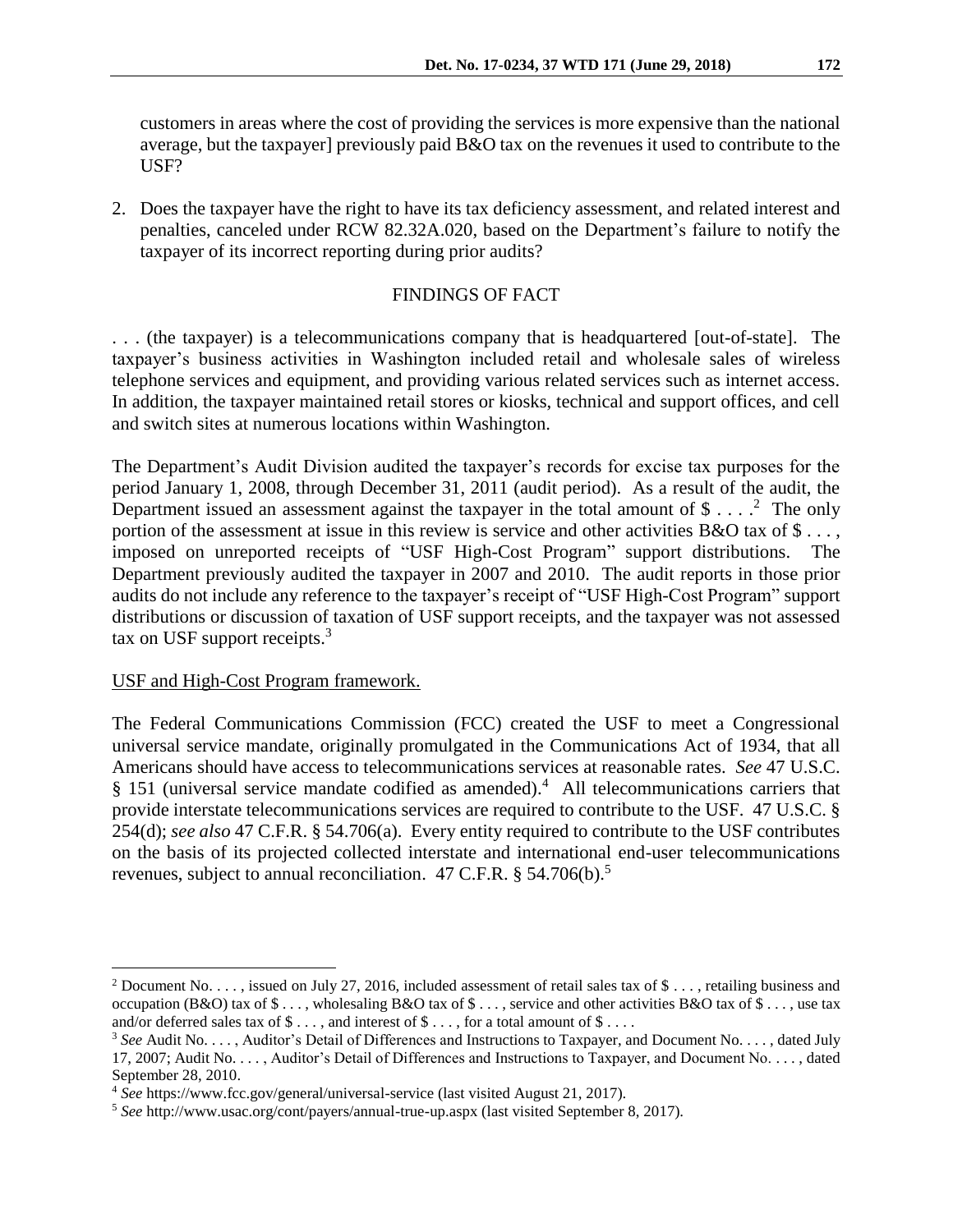The proceeds of the USF are distributed to eligible telecommunications carriers (ETCs) through four separate programs:

- High-Cost
- Low-Income
- Schools and Libraries
- Rural Health Care $<sup>6</sup>$ </sup>

The taxpayer received USF support distributions that originated from the High-Cost Program.<sup>7</sup> The goal of the High-Cost Program is to keep telephone service affordable for customers in areas where, absent the USF support, telephone service would be more expensive than the national average cost of such services.<sup>8</sup> USF support is disbursed under the High-Cost Program to ensure that consumers in all regions of this country have access to and pay rates for telecommunications services that are reasonably comparable to those in urban areas.<sup>9</sup> The High-Cost Program fulfills this universal service goal through disbursements to eligible carriers who serve these areas so they may recover some of their operating costs.<sup>10</sup>

The FCC formed the Universal Service Administration Company (USAC) to manage the contribution of funds to, and the distribution of funds from, the USF. *See* 47 C.F.R. § 54.701(a).<sup>11</sup> USAC is an independent corporation whose purpose is to impartially distribute funds from the USF in a manner that best meets the needs of the four programs.  $Id$ <sup>12</sup> The USAC is also responsible for billing contributors and collecting contributions to the USF. 47 C.F.R. § 54.702(b).

In order to receive USF support distributions, a carrier must be designated as an ETC, usually by a state regulatory commission. 47 C.F.R. § 54.201(a)-(b).<sup>13</sup> In Washington, the regulatory commission responsible for determining if a telecommunications company is an ETC is the Washington Utilities & Transportation Commission ([Commission]), which has adopted regulations to address this issue in chapter 480-123 WAC. Under WAC 480-123-020, an ETC means a "carrier designated by the commission as eligible to receive support from federal universal service mechanisms in exchange for providing services supported by federal universal service mechanisms." The [Commission] will approve a petition for designation as an ETC if "the petition meets the requirements of WAC 480-20-123-030, the designation will advance some or all of the purposes of universal service found in 47 U.S.C. § 254, and the designation is in the public interest." WAC 480-123-040.

 $\overline{a}$ 

<sup>6</sup> *See* https://www.fcc.gov/general/universal-service (last visited August 21, 2017).

<sup>7</sup> The High-Cost Program is now known as the Connect America Fund ([Fund]). In 2011, the FCC created the [Fund] to replace all existing high-cost support mechanisms. The primary goals of the [Fund] are to extend broadband and mobile voice services to areas that would not otherwise have those services, while preserving voice service. *See*  https://www.fcc.gov/general/universal-service (last visited August 21, 2017). This determination refers to the High-Cost Program as it existed during the audit period.

<sup>8</sup> *See* https://www.fcc.gov/general/universal-service (last visited August 21, 2017).

<sup>9</sup> *Id.* <sup>10</sup> *Id.*

<sup>11</sup> *See also* https://www.fcc.gov/general/universal-service (last visited August 21, 2017).

<sup>12</sup> *See also* http://www.usac.org/about/default.aspx (last visited August 21, 2017).

<sup>13</sup> *See also* http://www.usac.org/hc/join-the-program/step01/default.aspx (last visited August 21, 2017).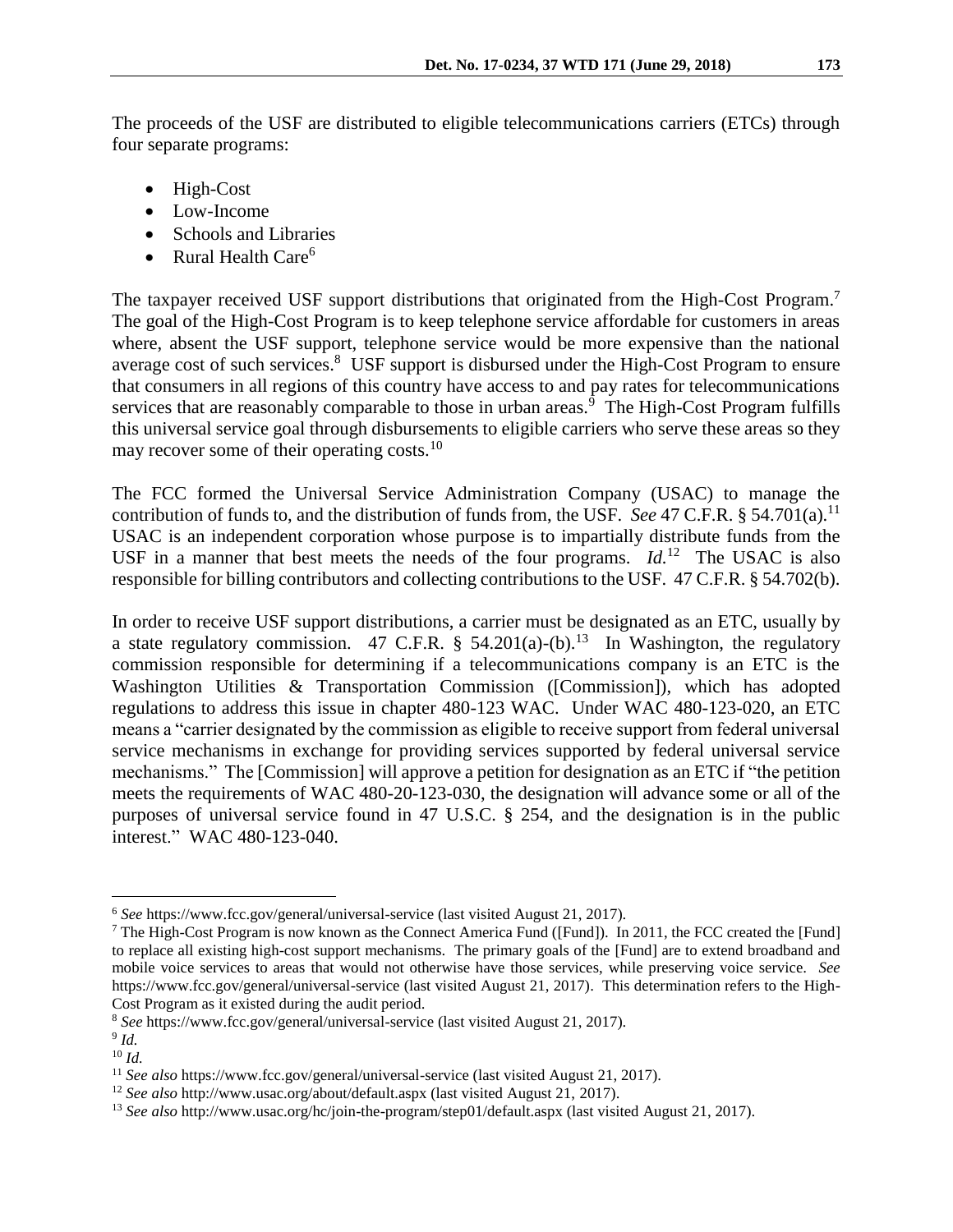USF support distributions are provided in exchange for the carrier's fulfillment of all the requirements of an ETC in providing services supported by federal universal services mechanism. *See* 47 C.F.R. § 54.201-202. Generally, USAC determines the amount of High-Cost Program support it will distribute to an ETC based upon a detailed analysis of an ETC's expenses and total operating costs. *See* 47 C.F.R. Part 54, Subpart D.

The taxpayer indicated that it made more USF contributions during the audit period than it received in USF support distributions. The taxpayer also indicated that to assist in recouping its USF contribution costs, the taxpayer voluntarily includes a "Federal Universal Service Fund surcharge" when billing its customers for telecommunications services. The FCC does not require carriers to impose this surcharge on their customers in order to meet USF contribution requirements. 14

# ANALYSIS

The taxpayer asserts that the Department cannot assess service and other activities B&O tax on its receipts of USF support distributions because it previously paid B&O taxes on the revenue it used to contribute to the USF. The taxpayer also asserts that the assessment should be canceled because the Department did not assess its USF support receipts in prior audits and such a change in Department practice requires prior notice through published guidance or rule.

## 1. Taxation of USF support receipts.

 $\overline{a}$ 

In Washington, "there is levied and collected from every person that has a substantial nexus with this state a tax for the act or privilege of engaging in business activities." RCW 82.04.220. This tax is referred to as the B&O tax. For purposes of the B&O tax, "business" is broadly defined to include "all activities engaged in with the object of gain, benefit, or advantage to the taxpayer or to another person or class, directly or indirectly." RCW 82.04.140. It is well settled that by enacting Washington's B&O tax system, the legislature intended to impose that tax on virtually all business activities carried on within the state. *Time Oil Co. v. State,* 79 Wn.2d 143, 146, 483 P.2d 628 (1971). *See Budget Rent-A-Car of Washington-Oregon Inc. v. Dep't of Revenue,* 81 Wn.2d 171, 175, 500 P.2d 764 (1972).

According to RCW 82.04.220(1), the B&O tax "is measured by the application of rates against value of products, gross proceeds of sales, or gross income of the business, as the case may be." Every person engaging within Washington in any business activity, not taxed explicitly under another section of chapter 82.04 RCW, or RCW 82.04.290(1), (3), is subject to service and other activities B&O tax. RCW 82.04.290(2)(a). *See also* WAC 458-20-224. Service and other activities B&O tax is measured by "gross income [of the business]," defined in RCW 82.04.080,<sup>15</sup> and subject to the rate of 1.5 percent. RCW 82.04.290(2)(a).

The taxpayer seeks cancellation of the service and other activities B&O tax assessed on its receipts of USF support distributions because it previously paid B&O taxes on the revenue it used to

<sup>14</sup> *See* [\[https://www.fcc.gov/sites/default/files/billingshockinfographic.pdf/\]](https://www.fcc.gov/sites/default/files/billingshockinfographic.pdf/).

<sup>&</sup>lt;sup>15</sup> ["Gross income of the business" is defined as "the value proceeding or accruing by reason of the transaction of the business engaged in and includes gross proceeds of sales, compensation for the rendition of services, . . . and other emoluments however designated," without deduction for the taxpayer's costs of doing business. RCW 82.04.080(1).]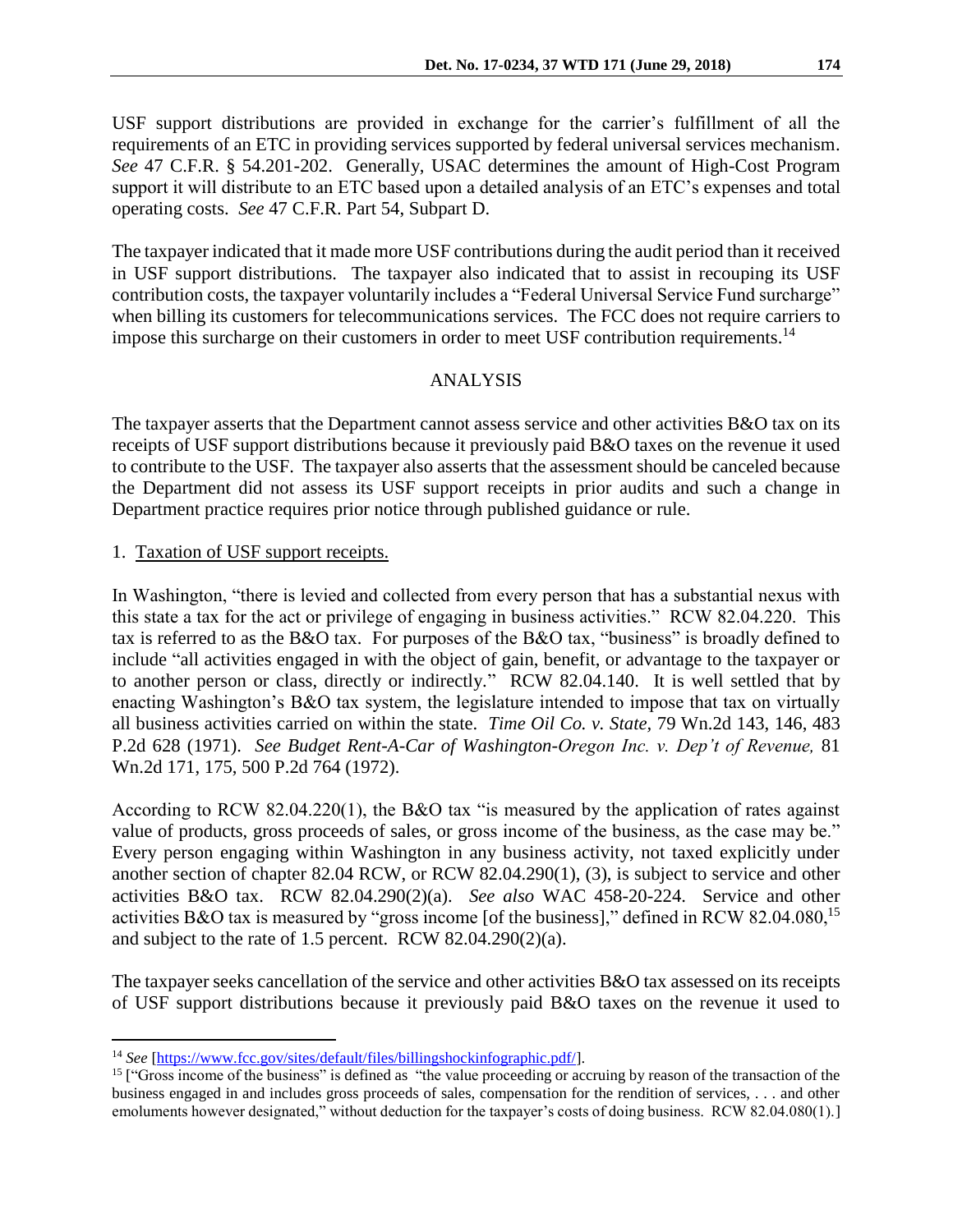contribute to the USF. The taxpayer stated that the funds it used to make its USF contributions included "Federal Universal Service Fund surcharges" that it voluntarily imposed on sales of telecommunication services. The taxpayer stated that it paid B&O taxes on the proceeds from its sales of telecommunication services, including the surcharge amounts; therefore, the Department is now attempting to impose B&O tax on the same amounts that were already taxed. Yet, the taxpayer does not assert that receipts of USF support distributions do not constitute gross income under RCW 82.04.080. Nor has the taxpayer identified any deduction or exemption excluding the USF support receipts from gross income or cited to authority in support of its argument.<sup>16</sup> The taxpayer has not shown how the USF support receipts are nontaxable distributions of its USF contributions and fails, at the least, to establish a direct relationship between its USF contributions and its USF support receipts as an ETC.

The requirement that a carrier contribute to the USF is not based on receipt of USF support distributions. All telecommunications carriers that provide interstate telecommunications services are required to contribute to the USF, not just those ETCs that receive USF support disbursements. *See* 47 U.S.C. § 254(d); 47 C.F.R. § 54.706(a). Every entity required to contribute to the USF, contributes on the basis of its projected collected interstate and international end-user telecommunications revenues, net of projected contributions. *See* 47 C.F.R. § 54.706(b). USF contributions are not based on a carrier's collection of surcharges it voluntarily imposes on the sales of its services or projected amounts of USF support distributions it may receive as an ETC.

USF support is distributed based on an ETC's fulfillment of its requirements as an ETC in providing services supported by federal universal services mechanisms, not based on the fact that the ETC contributed to the USF. 47 C.F.R. § 54.201-202. [Thus, the support distributions represent taxable gross income of the business as "compensation for the rendition of services" under RCW 82.04.080(1).] There is no [support distribution] requirement related to a carrier's USF contributions. *Id*. The amount of USF support to be disbursed is based on a complex analysis of the ETC's costs, not on the amount an ETC contributes to the USF. *See* 47 C.F.R. Part 54, Subpart D.

The taxpayer's voluntary imposition of a surcharge on sales of telecommunications services is its own way of recouping its business costs of the USF contributions. The USF support distributions are not a return of the surcharges the taxpayer voluntarily imposed on its sales of telecommunications services. The taxpayer has not established that the Department subjected the taxpayer's proceeds from telecommunications service sales to B&O tax a second time by imposing service and other activities B&O tax on its USF support receipts.

#### 2. Reliance on the Department's failure to assess USF support receipts in prior audits.

 $\overline{a}$ 

The taxpayer asserts that it should not be liable for tax assessed on USF support receipts because the Department did not assess USF support receipts in prior audits. The taxpayer argues that the current assessment represents a change in Department policy that should only be implemented with prior notice through published guidance or rule, particularly where Department personnel orally informed the taxpayer that the Department would issue guidance in this area in the future.

<sup>&</sup>lt;sup>16</sup> The taxpayer representative confirmed at the review hearing that it was not asserting, under WAC 458-20-111, that its USF support receipts are excluded from the measure of tax as reimbursements of its USF contributions.